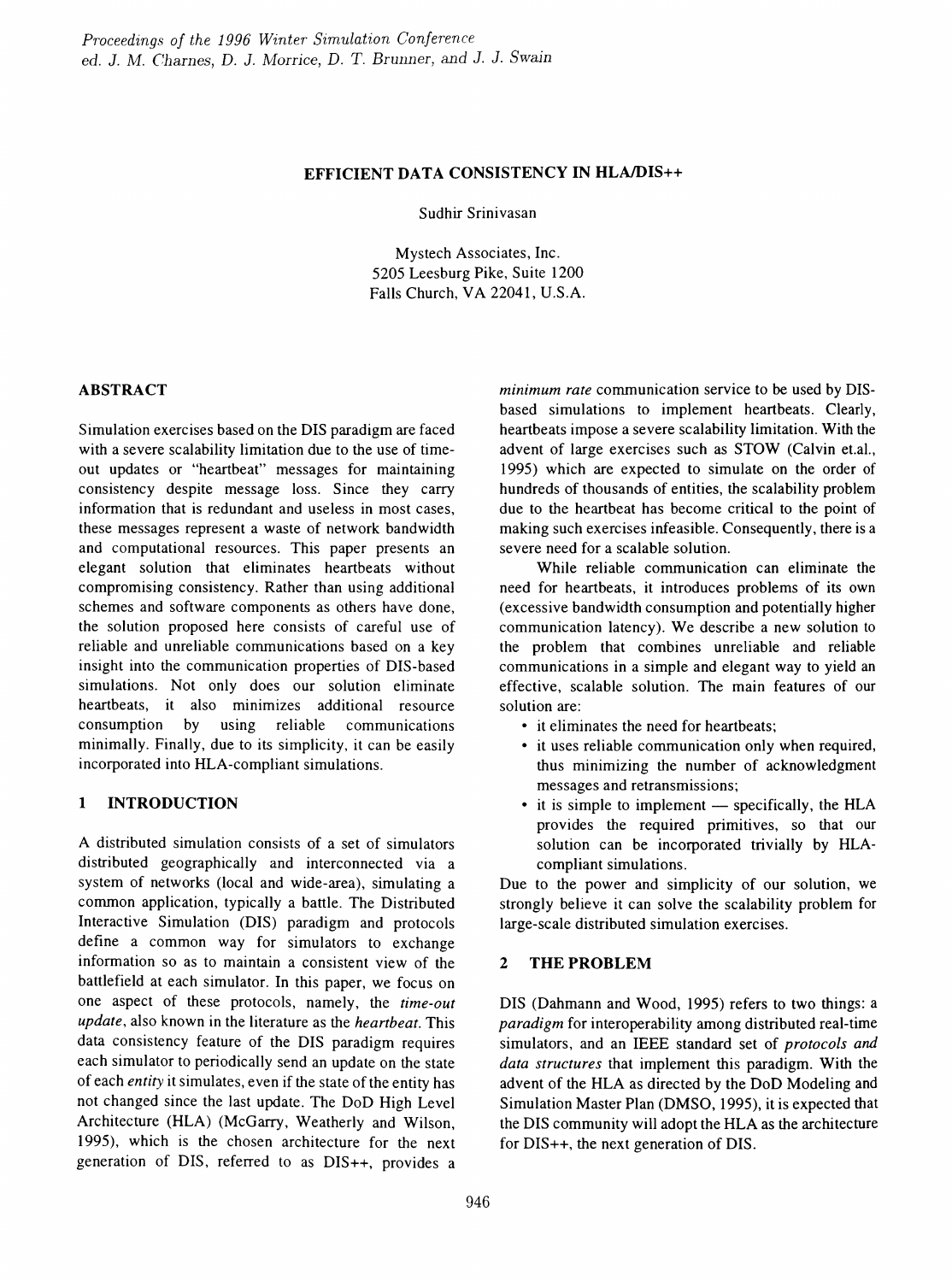Irrespective of the implementation (protocols vs. HLA), the basic DIS paradigm is expected to be an important technology in future distributed simulation exercises. Essentially, a distributed simulation based on the DIS paradigm consists of a set of geographically distributed simulators tightly synchronized to a global wall-clock time. The simulators maintain a consistent view of the battlefield by exchanging ground truth such as state updates (e.g. position and velocity) and interactions (firing of a weapon) and modifying their local databases accordingly. To reduce the number of state updates, DIS uses a mechanism called *remote entity approximation* (or *dead reckoning,* DR) wherein simulated entities use a common algorithm to estimate the trajectory of other entities based on the most recently received updates. With this scheme, state updates are generated only when the actual trajectory of an entity differs from the trajectory estimated by the DR algorithm by some threshold amount. In the rest of this paper, "DIS" refers to the DIS paradigm rather than the protocols, unless specified otherwise.

DIS does not assume a reliable communication medium underlying the simulators. In other words, it is possible for messages (in particular, state updates) to be lost. To compensate for lost updates, DIS includes a *timeout update* mechanism, commonly known as the *heartbeat.* Under this mechanism, an entity must generate an update if a given amount of time has elapsed since the last one, even though its state or appearance have not changed. The periodicity of these heartbeats is adjusted (typically, 5 seconds) so that the error due to lost updates is within acceptable bounds. Thus, the primary use of the heartbeat mechanism is to maintain data consistency in the face of lost messages. Heartbeats have also been used to detect the removal of an entity from an exercise  $-$  an entity that has not sent a heartbeat for a certain number of time-outs is considered deleted.

Heartbeats impose a severe scalability limitation on DIS exercises. This scheme worked well for the original SIMNET protocols because SIMNET exercises were on a small scale (few tens of entities). DARPA's STOW program expects to conduct exercises involving on the order of 100,000 entities by the year 2000 (Calvin et.a!., 1995). A large number of these entities are expected to be in a steady state most of the time (i.e. their state and appearance change very infrequently). Unfortunately, DIS requires these entities to generate updates at every time-out. Clearly, this will place excessive demands on the network (for transporting messages) and processors (for generating and consuming the messages). This (mostly redundant) traffic is projected to constitute a significant portion of the total traffic in large-scale exercises. The problem will only worsen as DIS++ incorporates new kinds of entities such as dynamic terrain and environmental effects (smoke and weather).

Consequently, there is a significant need for a scalable solution that eliminates or minimizes the use of heartbeats.

#### 3 RELATED WORK

To date, only two efforts have addressed the problem: the STOW real-time information transfer and network (RITN) project (Van Hook, Calvin and Smith, 1995) and the DIS lite & query protocol (Taylor, 1995).

The STOW approach is based on a key characterization of the state of DIS entities into *active* and *quiescent* states. A quiescent entity is one that generates only heartbeats (we defer a formal definition to Section 4.2 since our solution is based on these definitions as well). The main idea behind STOW's *consistency protocol* is to reduce the number of heartbeat messages generated by combining the updates for *all* quiescent entities at a simulator into a single message at each timestep. The protocol requires simulations to effectively maintain a shared *consistency list* that is used to track the set of quiescent entities and their versions. Using the information in the consistency lists, entities receiving a heartbeat update can determine the quiescent entities for which they do not have current information and request this information using a *negative acknowledgment* (NACK) scheme. All entities that do not have current information send a NACK message indicating the missing pieces of information to the emitter of the updates which responds with the missing information. Since a large number of NACK's could be generated in a short period of time (NACK's follow a bursty pattern), the protocol incorporates a *NACK suppression* scheme using back-off in which a sender of a NACK waits a random amount of time before sending its NACK. If the NACK of another sender is received during this back-off period, the sending of the NACK is aborted.

Clearly, the STOW approach is fairly complex (the consistency list is a shared data structure with a single writer and multiple readers, the implementation of which is non-trivial; so also the NACK suppression scheme). Recognizing scalability limitations of the consistency protocol, STOW has proposed *consistency agents* to offload some of the consistency tasks from the simulations. A key factor to good performance is quiescence detection. Simulations must be able to accurately determine when entities have become quiescent or active. Quiescence is usually detected when an entity has been generating heartbeats for some period of time. This threshold period must be chosen very carefully since it introduces a performance trade-off: if quiescence is detected too often, the overhead of the consistency protocol will degrade performance; on the other hand, if quiescence is not detected often enough, the benefits of the protocol are not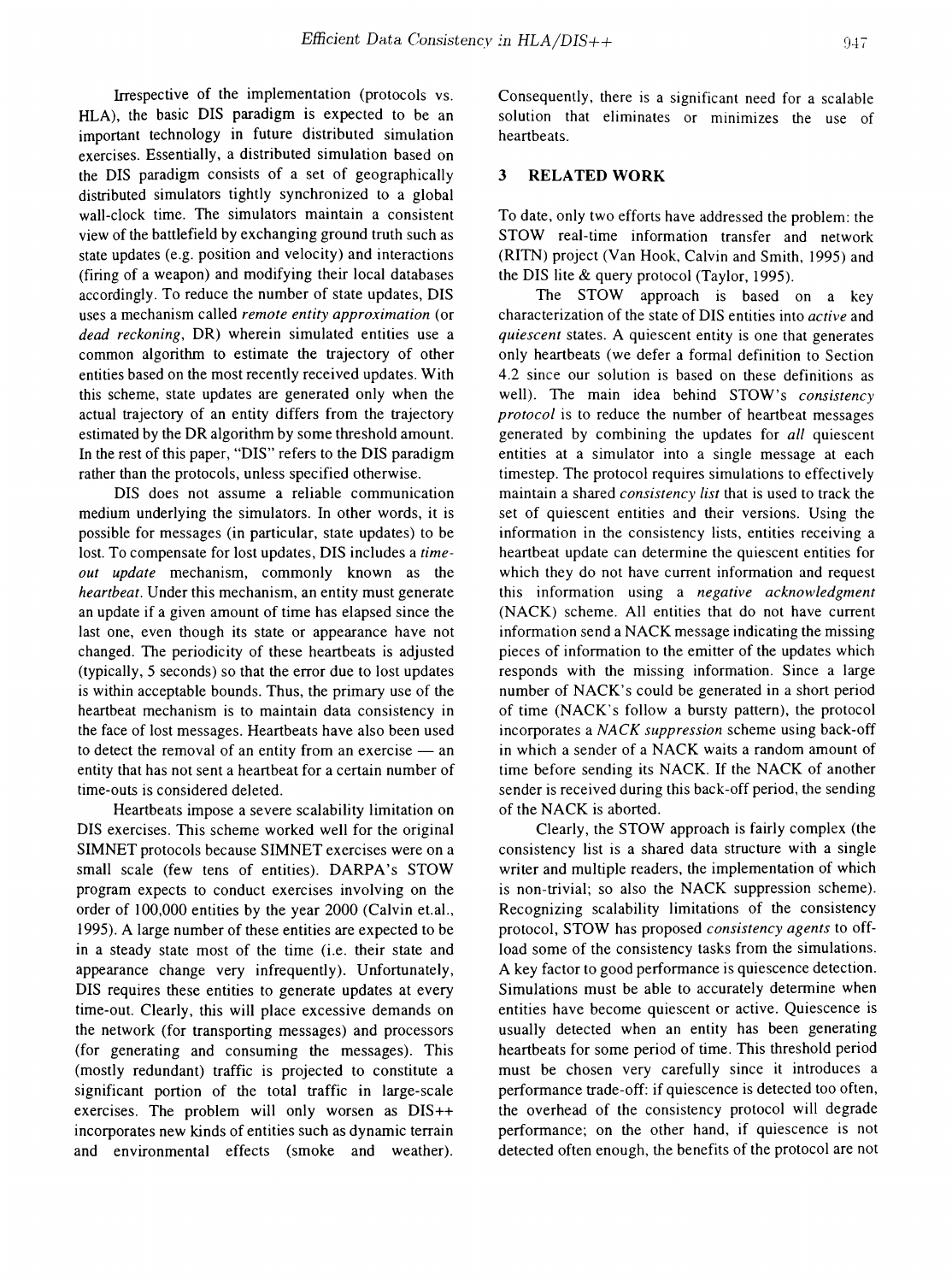observed. To simplify this problem, the STOW program adopted a weaker definition of quiescence where entities are considered quiescent only when they are stationary (trading off some performance in the process). It is important to note that the consistency protocol requires heartbeats to be *broadcast* to all simulations (whereas state updates would be multicast to only those simulations that require them). As such, the scalability of the STOW scheme improves upon that of DIS only in that it is limited by the number of simulations rather than the number of entities. While this represents a significant improvement, we believe it will prove insufficient as exercises that involve large numbers of simulations are planned.

The DIS-Lite & Query Protocol (DLQP) is based on an analysis of the contents of the *entity state protocol data unit* (ESPDU), the most often used unit of data exchange in DIS. DLQP proposes alternate "lightweight" POU's that would be used instead of the ESPOU's, to reduce the bandwidth consumed. Further, it defines "minimal" versions of these new POU's that would be used for the heartbeats, again, to reduce bandwidth consumption. Finally, it proposes increasing time-out intervals to reduce the number of heartbeats. A query protocol is used to fill in gaps of information, much like the NACK scheme of the consistency protocol. DLQP uses a suppression scheme for queries similar to that used for NACK's in the consistency protocol. Since OLQP is based on the structure and contents of the ESPOU, it is not clear how it will be extended to DIS++ which will use the HLA interface specification for data exchange, rather than the ESPDU. A more detailed comparison of OLQP with the STOW consistency protocol is given in (Smith and Van Hook, 1996).

# 4 TOWARDS A NEW SOLUTION

At first thought, it seems the solution to the heartbeat problem lies in reliable communications: if all messages were sent reliably, there would be no need for heartbeats. Unfortunately, reliable communication has its own costs. The main drawback of reliable communication is that reliability is achieved using acknowledgment messages and retransmission of lost messages which increases the bandwidth consumed, compared to unreliable communication. This introduces an interesting trade-off that is an open problem worthy of investigation: on the one hand, the reliable communications for *all* updates increases the bandwidth consumption; on the other hand, the use of heartbeats with unreliable communications also  $increases$  bandwidth consumption  $-$  which is better? Ironically, while reliable communication protocols are designed to alleviate the loss of messages, it is precisely that situation that causes the most problems for these protocols. It is easy to reach a state where the loss of a

message causes a sender's retransmission window to fill up and thus halt further sending of new messages (thereby increasing the latency of communication for those messages). This second problem is severe enough due to the real-time requirements of distributed simulations to make reliable communication *for all messages* infeasible (at least at the time of writing  $-$  as we move towards more reliable communication media, reliable communications may prove to be the solution).

#### 4.1 Requirements

From the above discussion, some combination of reliable and unreliable communication appears necessary, to solve the scalability problem of heartbeats. Ideally, the solution must utilize unreliable communications most of the time and use reliable communications only when required. The goal is to develop a solution that eliminates (or minimizes) the use of heartbeats while minimizing the use of acknowledgments and retransmissions.

Ideally, a scheme that eliminates heartbeats would be preferable. In practice, the DIS community has used heartbeats for a second purpose: detecting the loss of entities. An entity from which some specified number of contiguous heartbeats have not been received is deleted to prevent other entities from unrealistically engaging or dead-reckoning it. If heartbeats are eliminated, we must address this issue of "dropped entities"  $-$  i.e. how to detect entities that are either no longer operational or that cannot communicate with the rest of the simulation.

In keeping with the philosophy of the STOW RITN project (Van Hook, Calvin and Smith, 1995), we argue that the primary focus of efforts in this area should be on the data consistency aspects, for the following reasons:

- The issues of data consistency and detecting dropped entities were originally coupled because a single mechanism (heartbeats) could address both. *There is no other reason to link these two issues.* Since the heartbeat mechanism is proving inadequate to solve the data consistency issue, we argue that the two issues should be decoupled and independent solutions developed for each.
- The decoupling of the two issues allows the use of more efficient schemes (such as query-reply schemes using unicasts rather than multi-or broadcasts) to detect dropped entities
- Such outages are temporary in nature and during such outages, interactions are meaningless by definition (Smith and Van Hook, 1996). Schemes developed to detect such situations must focus on quick detection rather than recovery since no protocol can compensate for the semantic gap created by the sudden loss of entities.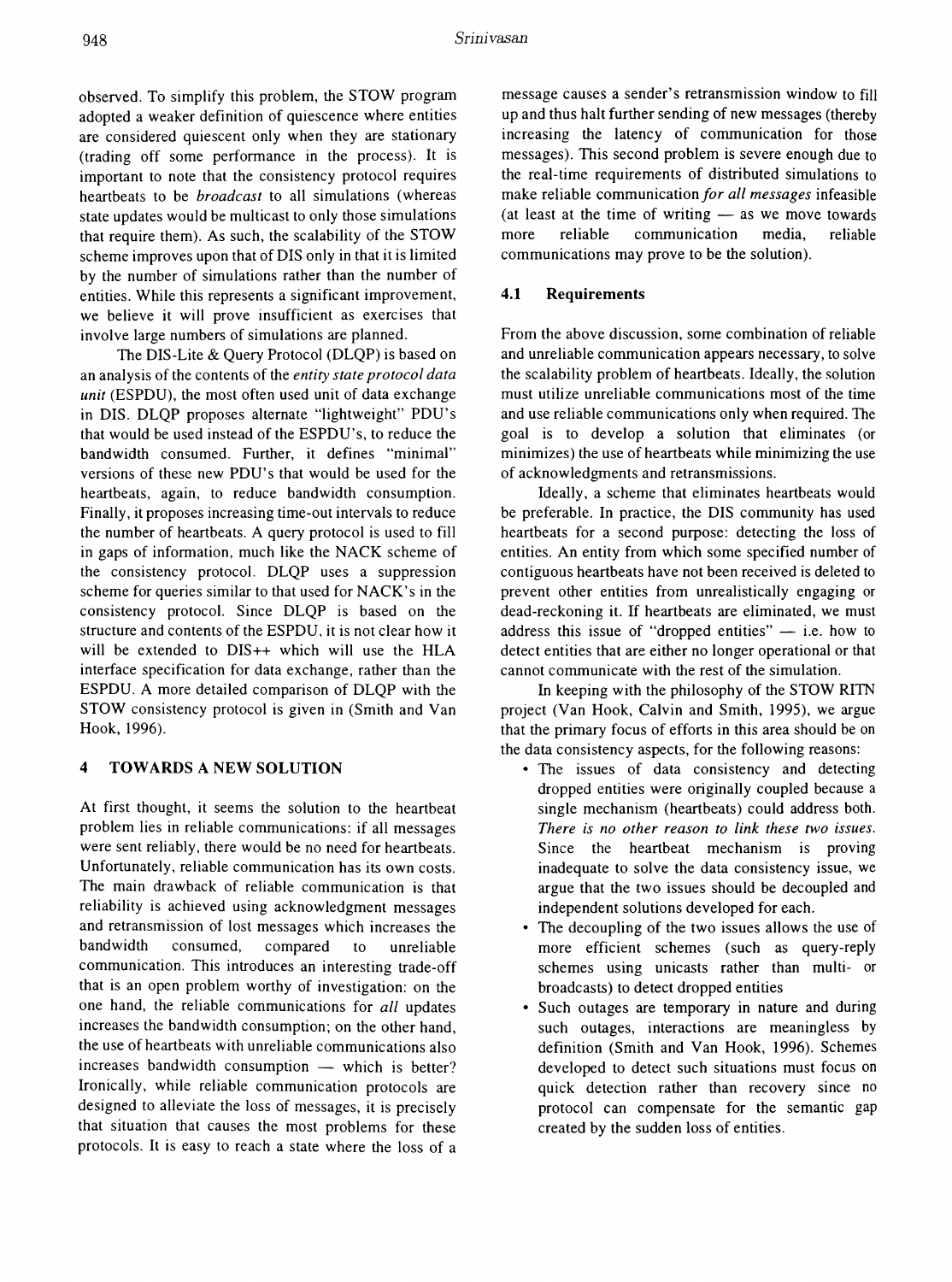#### 949

### 4.2 Solution Strategy

Under the DIS paradigm, state updates must be emitted under three conditions:

- dead-reckoning threshold is exceeded
- appearance has changed
- time-out period has elapsed

An entity that emits updates under the first two conditions is said to be in an *active* state while an entity that emits updates only under the last condition is said to be in a *quiescent* state. Note, stationary entities (whose appearance is not changing) are quiescent by definition, but quiescent entities are not necessarily stationary  $-$  a moving entity that does not deviate significantly from its dead-reckoned path is also quiescent. Typically, entities transition between these states in the course of a simulation: an active entity could become quiescent; a quiescent entity could become active; a quiescent entity could move to another quiescent state (for example, by changing its appearance only).

To understand the solution we propose, we must first understand the nature of communications among DIS simulations. A very important requirement is low latency of communication. DIS simulations operate in real-time (typically with humans in the loop). To be realistic, the communication latency must be low enough  $(-100 \text{ ms})$  so that the occurrence of an event at one simulator and the notification of the same at another are effectively instantaneous. An important consequence of this real-time requirement is that it limits the benefits of reliable communications, as follows: the loss of a message implies the information in the message will not reach its destination at the time it would have reached if the message had not been lost. In a sense, we can say the damage is already done when a message is lost. Any remedial action (such as a retransmission) can only reduce the effect of this damage, but cannot eliminate it. Another factor that limits the benefit of reliable communication is the property that a new update makes any older update obsolete immediately. Thus, a retransmission by a reliability mechanism pays off only if it happens closer in time to the original lost message than to the next update. Recalling the definition of active and quiescent states of entities, this implies that reliable communications will not provide significant benefit when an entity is in an active state. Since the goal is to eliminate the heartbeats in the quiescent states, we have the following insight which is key to the solution proposed here:

Observation: Reliable communications will have the most benefit if used while transitioning to a

quiescent state. Based on this observation, we describe next the solution we propose to solve the scalability problem due to

heartbeats.

### 5 THE SOLUTION

The rationale behind our scheme (developed in Section 4) is summarized in Figure 1. In an active state, the entity generates new state updates often enough so that the timeout does not occur. Reliable communication does not provide significant benefit in this state because new updates (being generated frequently enough) subsume older updates. In other words, the time to retransmit the lost message (including timing out waiting for an acknowledgment) will typically be close to or greater than the time to the next new state update, significantly reducing or eliminating the benefit of the retransmission. In the quiescent state, we wish to eliminate the s completely. Since the heartbeats are generated primarily to ensure data consistency in the event some simulators do not receive some of these updates, our solution is to use reliable communication while transitioning to a quiescent state, thus eliminating the need for heartbeats in the quiescent state.



### Figure 1: Rationale

To implement our solution, a simulation follows the state diagram of Figure 2. The upper entry in each state describes the state while the lower entry (in italics) describes the communication paradigm used in that state. In an Active state, the entity sends updates using unreliable communications (as is done in DIS now). The occurrence of a time-out is taken as an indication that the entity is transitioning to a quiescent state and the entity enters the Transition state where it sends an update using reliable communication. In the Transition state, one of two things can happen: if the entity generates a new update, then it is put back into the Active state and the update is sent using unreliable communication as before; if a second time-out is generated, the entity enters the Quiescent state where updates are suppressed. The entity comes out of the Quiescent state when it generates its next new state update, at which time it moves to the Active state. Note, it is possible to reduce the Transition and Quiescent states into a single state that sends only one message with reliable communication and suppresses all subsequent messages. With this optimization, a single time-out is needed to transition the entity out of the Active state - thereafter, the timer can be disabled until the entity re-enters the Active state. It is very important to note that the two classes of messages (reliable and unreliable) should follow different logical paths in the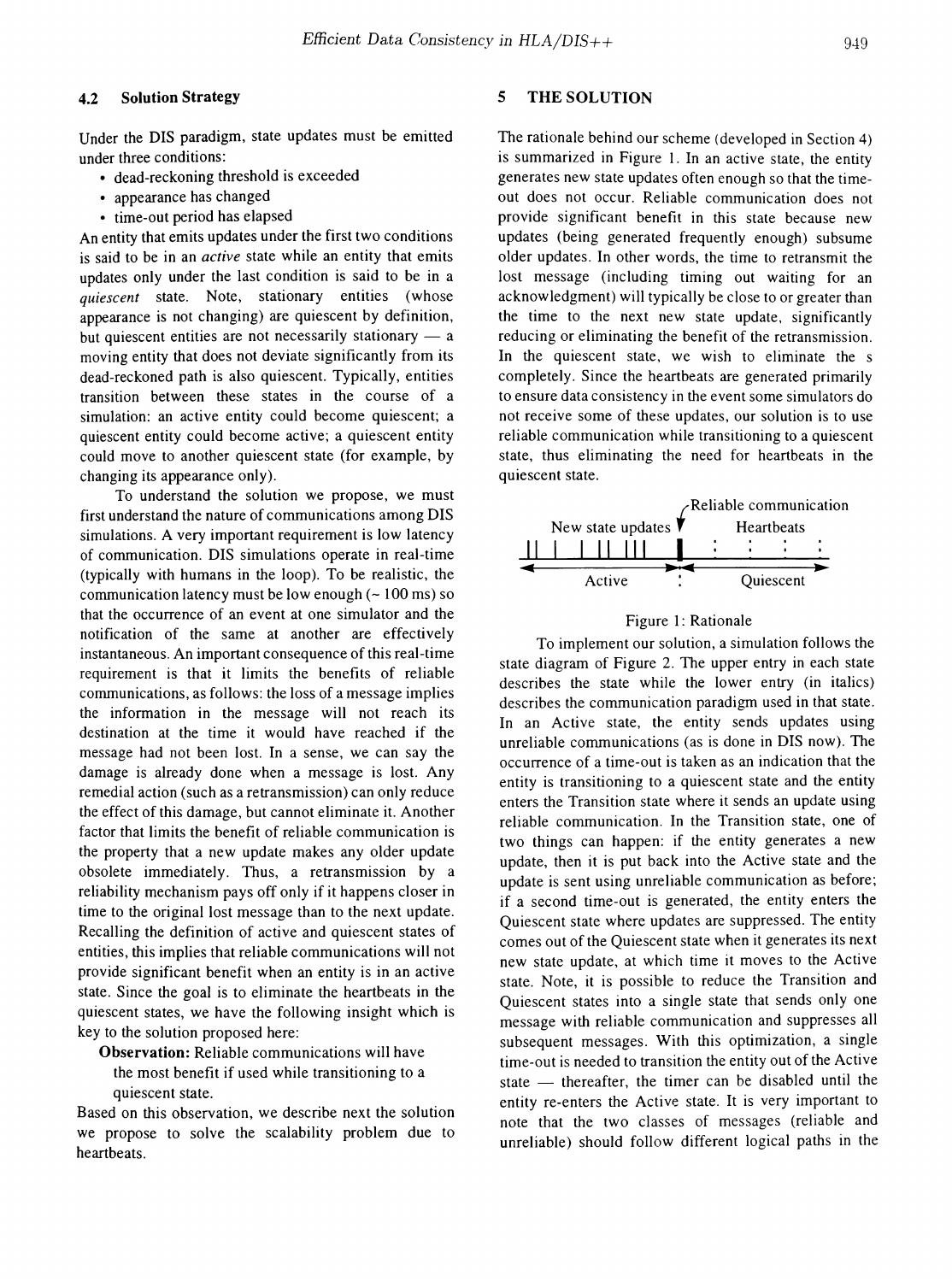communications software of a simulation. This is required so that hold-ups in the reliable communication channel (such as a full retransmission buffer) do not interfere with the unreliable communications.



Figure 2: Implementation

The simple scheme we have proposed above has several powerful advantages:

- $\bullet$  It eliminates heartbeat messages completely  $-$  the only update is in the transition state and this update is required to preserve the effect of the heartbeats (data consistency).
- It uses reliable communication only where it is most likely to be beneficial.
- It uses reliable communication at a minimum, resulting in a minimum number of projected acknowledgments and retransmissions (and thus, extra bandwidth consumed).
- Reliable communications do not interfere with unreliable communications, so that in an active state, the entity's updates can be delivered in a timely manner.
- It does *not* require quiescence detection; in a sense, the quiescence detection is built into the scheme (note also, we are using the stronger definition of quiescence here, where a quiescent entity need not be stationary).
- Any retransmissions required due to lost messages are handled by the communications software rather than the simulation, which will lead to better performance since the retransmissions can presumably be performed more efficiently at the communications layer.
- Since updates are usually sent to several receivers, the use of reliable communications has the benefit that retransmissions are sent only to those receivers that did not receive the original message. With the heartbeats of DIS, effectively, the retransmission is sent to *every* receiver of the original update.
- It can benefit single-entity simulators as well as those that simulate a number of entities, such as synthetic forces.
- It is relatively easy to implement.

The power of the solution may be enhanced by the following optimization. Recall, the solution utilizes the property that newer updates subsume older ones. Consider an entity that has just moved into the Transition state

(Figure 2). Soon after, it generates a new state update, moving it back into the Active state. In such a case, it would be beneficial if the simulation had the capability to abort the reliable transmission of the message it sent in the Transition state (if such a transmission is in progress). While this capability may not exist with off-the-shelf communication software such as TCP, it is one that can be built in easily. This optimization could be useful in the case where an entity toggles back and forth between the Active and Transition states.

Theoretically, the scalability of this solution is limited only by the number of entities in the Transition state simultaneously (i.e. the number of entities using reliable communications at any time). In practice, this number is expected to be very low. Optimizations such as controlling time-out intervals and aborting unnecessary retransmissions (described above) can further improve scalability.

### 6 HIGH LEVEL ARCHITECTURE/DIS++

One of the advantages of the solution we have proposed here is its ease of implementation. This is especially true for simulations that are HLA-compliant. The HLA is a part of a common technical framework being developed by the Architecture Management Group (AMG) of the Defense Modeling and Simulation Office (DMSO) to promote interoperability and reuse among simulations. It consists of a set of compliance rules, an object model template (OMT) to describe the object models of simulations (and federations of simulations) and an interface specification describing the interfaces using which the simulations interact. The services described in the interface specification are provided by a *run-time infrastructure* (RTI). Among other things, the RTI provides communication services to the simulations. Currently (Architecture Management Group, 1996), the RTI is expected to provide both reliable and unreliable (called *best-effort)* communication. As such, the RTI provides the primitives needed to implement our solution. HLA-compliant simulations can simply choose the appropriate RTI service depending on the state they are currently in.

The RTI being developed currently by the Defense Modeling and Simulation Office is a prototype designed primarily for demonstrating the HLA concept in practice. As such, some aspects of its design are guided by schedule rather than by performance. Therefore, while our solution can be implemented using the RTI prototype, performance may not be satisfactory. We expect the performance to improve with future RTI implementations.